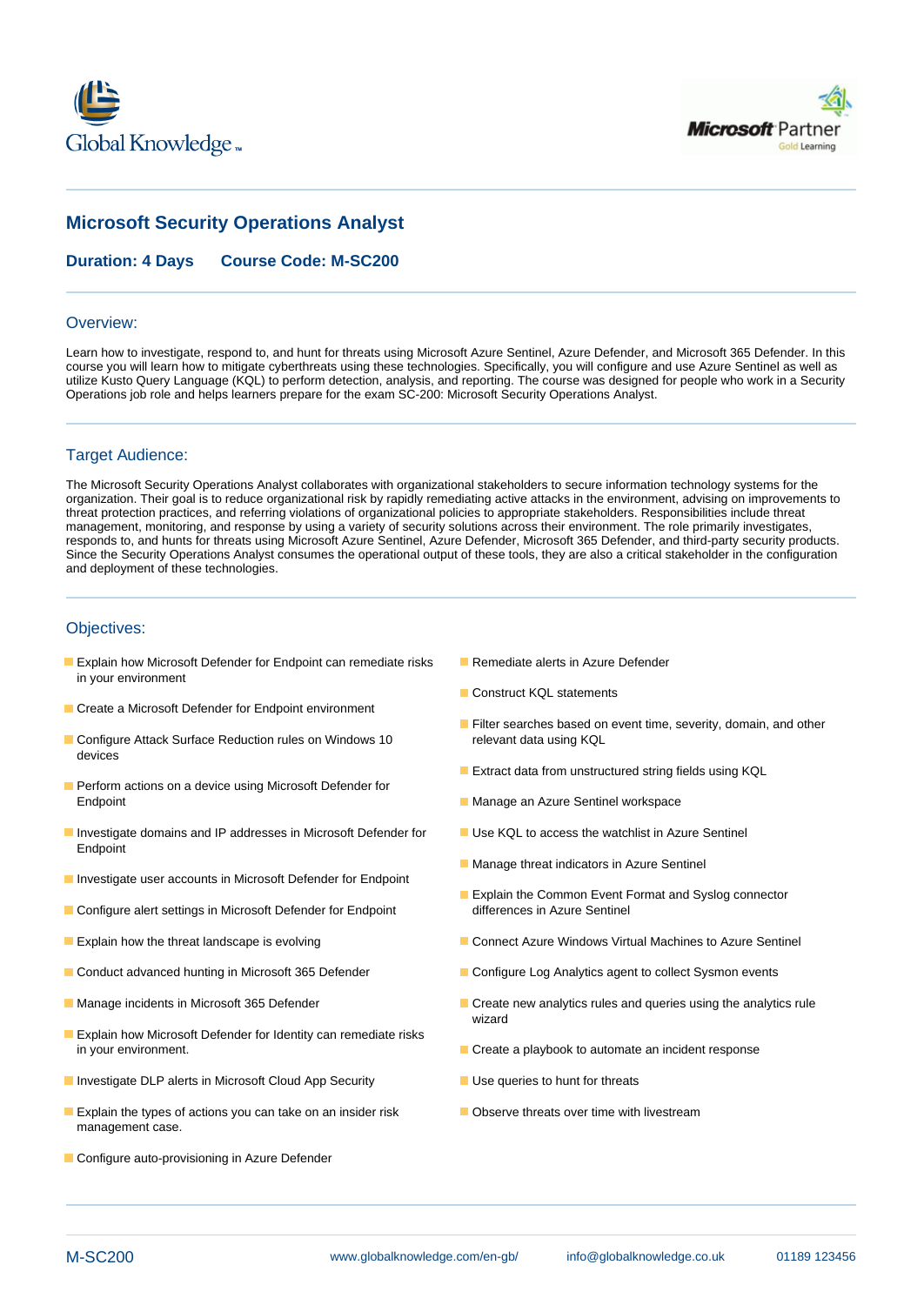## Prerequisites:

- Basic understanding of Microsoft 365
- **Fundamental understanding of Microsoft security, compliance,** and identity products
- Intermediate understanding of Windows 10
- Familiarity with Azure services, specifically Azure SQL Database and Azure Storage
- **Familiarity with Azure virtual machines and virtual networking**
- **Basic understanding of scripting concepts.**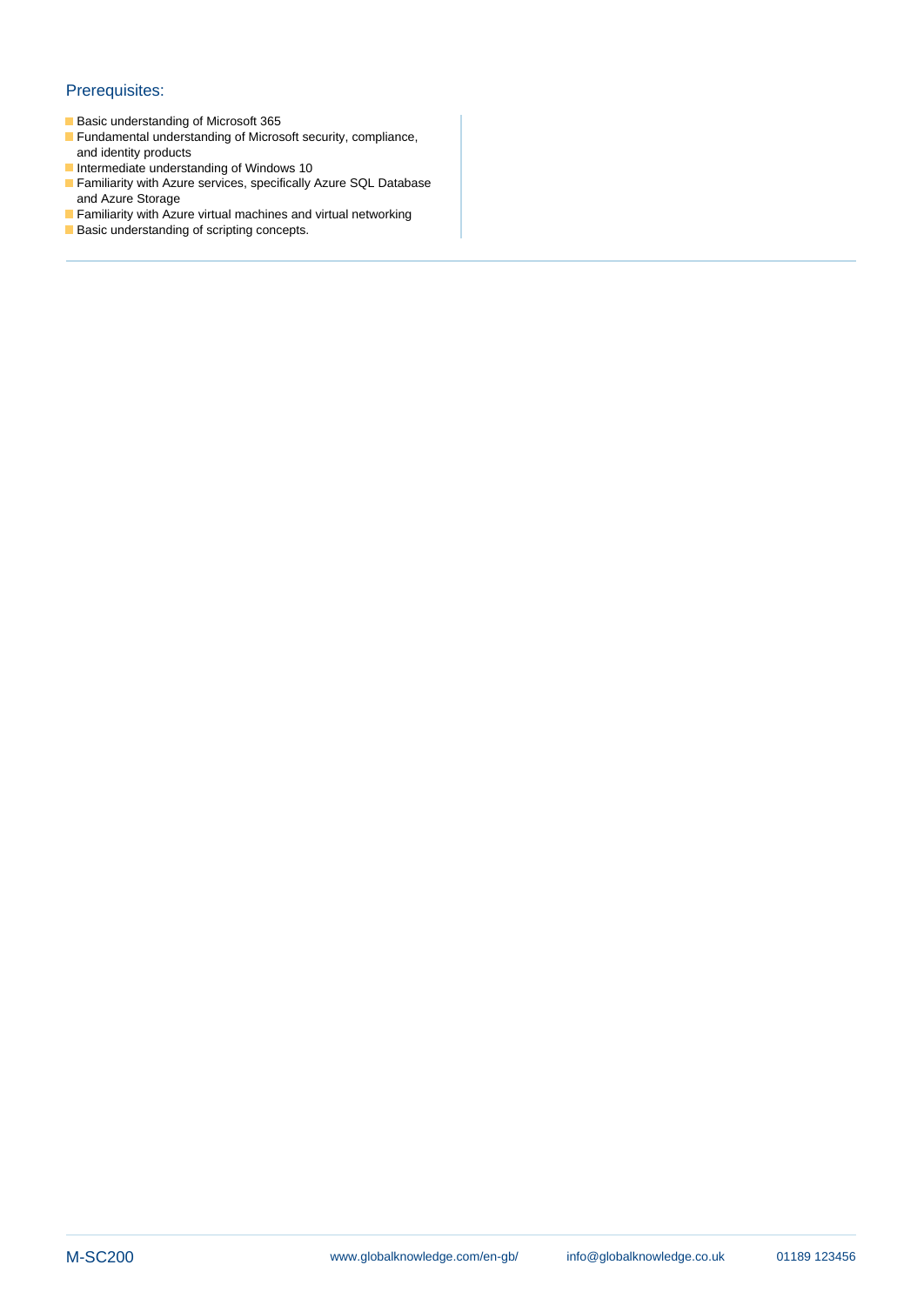## Content:

platform to detect, investigate, and respond to detect and respond to data connectors. This module provides an advanced threats. Learn how Microsoft After completing module 3, students will be overview of the available data connectors. Defender for Endpoint can help your able to: able to: You will get to learn about the configuration organization stay secure. Learn how to deploy line options and data provided by Azure Sentinel the Microsoft Defender for Endpoint **Describe Azure Defender features** connectors for Microsoft 365 Defender. environment, including onboarding devices and **Explain Azure Security Center features** configuring security. Learn how to investigate  $\Box$  Explain which workloads are protected by incidents and alerts using Microsoft Defender Azure Defender Azure Chemical Lessons M6 for Endpoints. Perform advanced hunting and **Explain how Azure Defender protections** consult with threat experts. You will also learn function consult Connect data to Azure Sentinel using data how to configure automation in Microsoft Configure auto-provisioning in Azure connectors Defender for Endpoint by managing Defender Connect Microsoft services to Azure environmental settings.. Lastly, you will learn **Describe manual provisioning in Azure** Sentinel about your environment's weaknesses by using Defender Connect Microsoft 365 Defender to Azure Threat and Vulnerability Management in **Connect non-Azure machines to Azure** Sentinel Microsoft Defender for Endpoint. **Defender** Connect Windows hosts to Azure Sentinel

- Defender for Endpoint **Defender for Endpoint** using Kusto Query Language (KQL)
- **Deploy the Microsoft Defender for Endpoint line Lab M6: Connect logs to Azure Sentine line Lab M6: Connect logs to Azure Sentinel** environment
- 
- 
- Defender for Endpoint table queries. KQL is the query language
- 
- Perform evidence and entities investigations  $\parallel$  Azure Sentinel. Learn how basic KQL
- 
- 
- Utilize Threat and Vulnerability Management use the Kusto Query Language (KQL) to Connect Microsoft service connectors

Lab M1: Mitigate threats using Microsoft line Activate the Microsoft 365 Defender Defender for Endpoint **Connection** Connector in Azure Sentinel

- **Deploy Microsoft Defender for Endpoint line to Azure Sentinel and Theoretic Azure Sentinel dependent of Azure Sentinel**
- Mitigate Attacks using Defender for Endpoint Construct KQL statements for Azure Connect non-Azure Windows hosts to

able to: **Build multi-table statements using KQL** Sysmon events

- Define the capabilities of Microsoft Defender Kusto Query Language connector deployment options in Azure for Endpoint Sentinel And The Contract of the Sentinel Sentinel Sentinel Sentinel Sentinel Sentinel Sentinel Se
- environment settings and the setting using Kusto Query Language (KQL) Sentinel
- **Configure Attack Surface Reduction rules on line view to view threat indicators in Azure Sentinel** Windows 10 devices **Construct Basic KQL Statements**
- Investigate alerts in Microsoft Defender for Analyze query results using KQL Module 7: Create detections and perform

- 
- 

- 
- 
- 
- 
- 
- 
- 
- 
- Remediate alerts in Azure Defender **Azure Sentinel**
- 

enhancements with Microsoft Defender for statements to query log data to perform Sentinel Endpoint **Endpoint Endpoint** detections, analysis, and reporting in Azure **Connect Windows hosts to Azure Sentinel** Manage alerts and incidents in Microsoft Sentinel. This module will focus on the most **Connect Linux hosts to Azure Sentinel** Defender for Endpoint **used operators.** The example KQL **Connect Threat intelligence to Azure**  $\blacksquare$  Perform device investigations in Microsoft statements will showcase security related Sentinel Perform actions on a device using Microsoft used to perform analysis on data to create After completing module 6, students will be Defender for Endpoint **analytics**, workbooks, and perform hunting in able to: using Microsoft Defender for Endpoint statement structure provides the foundation to Explain the use of data connectors in Configure and manage automation using build more complex statements. Learn how to Azure Sentinel Microsoft Defender for Endpoint summarize and visualize data with a KQL Explain the Common Event Format and Configure for alerts and detections in statement provides the foundation to build Syslog connector differences in Azure Microsoft Defender for Endpoint detections in Azure Sentinel. Learn how to Sentinel in Microsoft Defender for Endpoint manipulate string data ingested from log **Explain how connectors auto-create** sources. **incidents in Azure Sentinel** 

- Sentinel Azure Sentinel
- 
- Work with data in Azure Sentinel using **Explain the Common Event Format**
- 

Configure Microsoft Defender for Endpoint Lab M4: Create queries for Azure Sentinel Configure the TAXII connector in Azure

Module 1: Mitigate threats using Microsoft Lab M3: Mitigate threats using Azure Connect data at cloud scale across all users, Defender for Endpoint **Defender** Defender **Defender** devices, applications, and infrastructure, both on-premises and in multiple clouds to Azure Deploy Azure Defender Sentinel. The primary approach to connect Implement the Microsoft Defender for Endpoint | Mitigate Attacks with Azure Defender | log data is using the Azure Sentinel provided

- 
- 
- 
- 
- **Describe alerts in Azure Defender Connect Common Event Format logs to**
- Lessons M1 **Automate responses in Azure Defender** Connect syslog data sources to Azure line Sentinel Sentinel Sentinel Sentinel Sentinel Sentinel Sentinel Sentinel Sentinel Sentinel Sentinel Sentinel
- **Protect against threats with Microsoft** Module 4: Create queries for Azure Sentinel **Connect threat indicators to Azure Sentinel**

- Implement Windows 10 security Write Kusto Query Language (KQL) Connect Microsoft services to Azure
	-
	-
	-

- 
- 
- 
- 
- 
- Lessons M4 **Connect Azure Windows Virtual Machines** 
	-
- After completing module 1, students will be Analyze query results using KQL Configure Log Analytics agent to collect
	-
	-
	-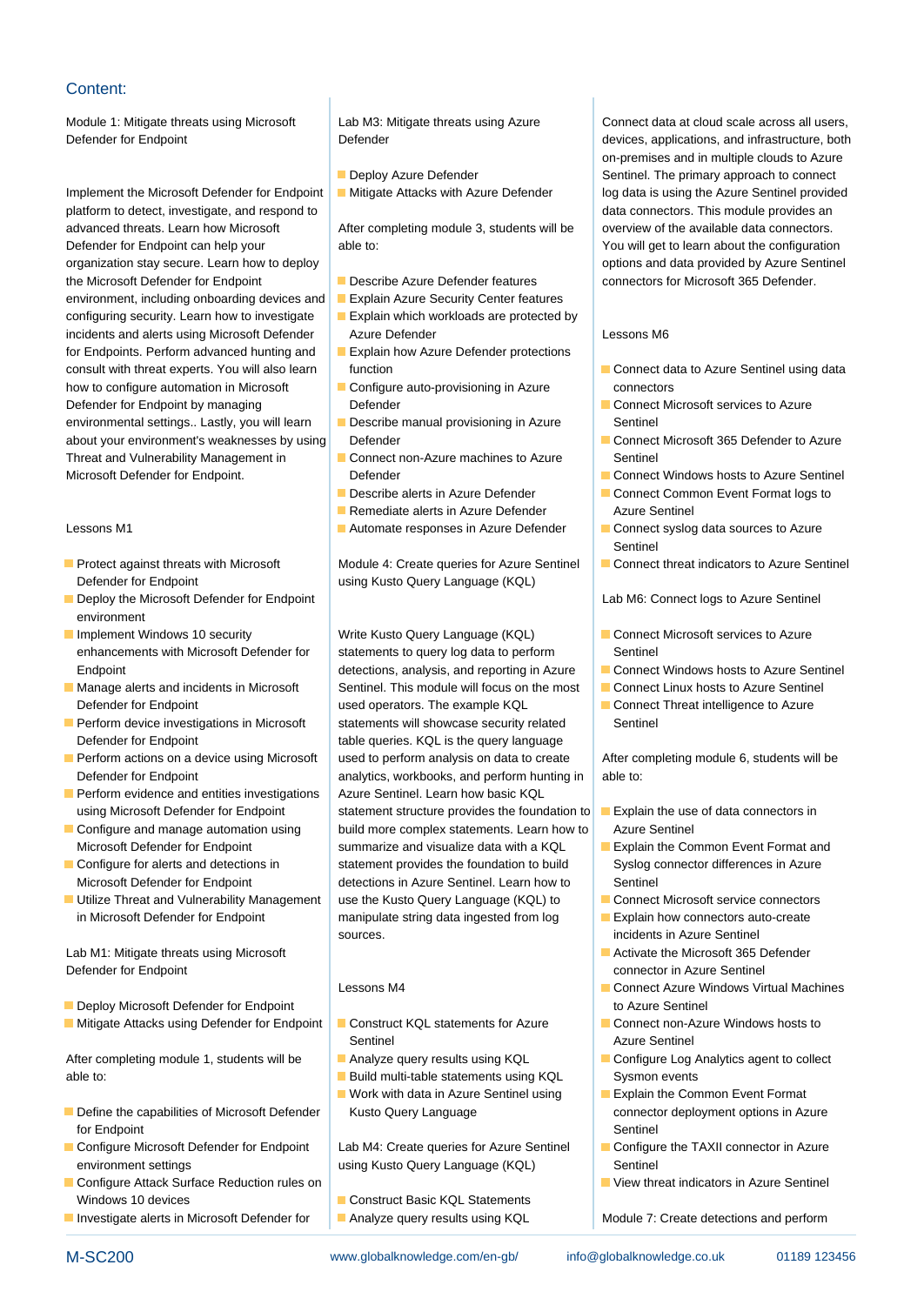- Describe device forensics information  $\blacksquare$  Work with string data using KQL collected by Microsoft Defender for Endpoint statements
- Conduct forensics data collection using Detect previously uncovered threats and
- 
- Manage automation settings in Microsoft | Construct KQL statements Sentinel playbooks to respond to security
- Manage indicators in Microsoft Defender for KQL incident management, learn about Azure Endpoint Filter searches based on event time, Sentinel events and entities, and discover
- 

Module 2: Mitigate threats using Microsoft 365 statements Defender **Extract data from unstructured string** Lessons M7

remediate threats with built-in orchestration and Create Functions using KQL Threat response with Azure Sentinel automation in Microsoft 365 Defender. Learn playbooks and playbooks and playbooks and playbooks about cybersecurity threats and how the new | Module 5: Configure your Azure Sentinel | Security incident management in Azure threat protection tools from Microsoft protect environment Sentinel Sentinel your organization's users, devices, and data. | state of the Use entity behavior analytics in Azure Use the advanced detection and remediation of Sentinel Sentinel Sentinel Sentinel identity-based threats to protect your Azure Get started with Azure Sentinel by properly **Query**, visualize, and monitor data in Azure Active Directory identities and applications from configuring the Azure Sentinel workspace. Sentinel compromise. Traditional security information and event

- 
- 
- **Protect your identities with Azure AD Identity workspaces to ensure you configure your After completing module 7, students will be**
- Remediate risks with Microsoft Defender for  $\parallel$  operations requirements. As a Security
- 
- 
- **Respond to data loss prevention alerts using a create a playbook to automate an incident** Respond to data loss prevention alerts using Microsoft 365 **Response.** Lessons M5 **Lessons M5 response.**
- **Manage insider risk in Microsoft 365 and 11 and 12 and 12 and 12 and 12 and 12 and 12 and 12 and 13 and 13 and 13 and 13 and 13 and 13 and 13 and 13 and 13 and 13 and 13 and 13 and 13 and 13 and 13 and 13 and 13 and 13**

Defender and the contract of the workspaces of the contract of the contract of the contract of the contract of the contract of the contract of the contract of the contract of the contract of the contract of the contract of

Mitigate Attacks with Microsoft 365 Defender Use watchlists in Azure Sentinel Visualize security data using Azure

After completing module 2, students will be Sentinel able to: **Module 8: Perform threat hunting in Azure Module 8: Perform threat hunting in Azure** 

- Explain how the threat landscape is  $\blacksquare$  Explain how the threat landscape is evolving.
- Manage incidents in Microsoft 365 Defender **Create an Azure Sentinel Workspace** In this module, you'll learn to proactively
- Conduct advanced hunting in Microsoft 365 Create a Watchlist Create in Conduct advanced hunting in Microsoft 365 Create a Watchlist Defender Create a Threat Indicator Create a Threat Indicator Sentinel queries. You'll also learn to use
- Describe the investigation and remediation bookmarks and livestream to hunt threats. Protection. **Actual to:** Azure Sentinel for advanced hunting.

Endpoint **Build multi-table statements using KQL** investigations using Azure Sentinel

Microsoft Defender for Endpoint **After completing module 4, students will be** rapidly remediate threats with built-in Investigate user accounts in Microsoft able to: orchestration and automation in Azure

- 
- Defender for Endpoint Search log files for security events using threats. You'll investigate Azure Sentinel
	-
- Endpoint Summarize data using KQL statements Azure Sentinel.
	- $\blacksquare$  Render visualizations using KQL
	- fields using KQL
- Analyze threat data across domains and rapidly using KQL analytics analytics
	-

management (SIEM) systems typically take a  $\vert$  Lab M7: Create detections and perform long time to set up and configure. They're | investigations using Azure Sentinel Lessons M2 also not necessarily designed with cloud workloads in mind. Azure Sentinel enables | Create Analytical Rules ■ Introduction to threat protection with you to start getting valuable security insights Model Attacks to Define Rule Logic Microsoft 365 **from your cloud and on-premises data** Mitigate Attacks using Azure Sentinel Mitigate incidents using Microsoft 365 quickly. This module helps you get started. Create Workbooks in Azure Sentinel Defender Learn about the architecture of Azure Sentinel Protection system to meet your organization's security able to: Office 365 **Operations Analyst, you must understand the Explain the importance of Azure Sentinel** Safeguard your environment with Microsoft | tables, fields, and data ingested in your | Analytics. Defender for Identity **Exercise 20 Telecommunity** workspace. Learn how to query the most used **Create rules from templates.** Secure your cloud apps and services with data tables in Azure Sentinel. Manage rules with modifications.

- Introduction to Azure Sentinel **Fig. 1** resolution.
- 
- 
- Utilize threat intelligence in Azure **Sentinel Workbooks.**

Lab M5 : Configure your Azure Sentinel Sentinel

- 
- 
- 

Defender for Endpoint and Sentinel. You will learn how to create Azure Describe Threat and Vulnerability severity, domain, and other relevant data ways to resolve incidents. You will also learn Management in Microsoft Defender for using KQL how to query, visualize, and monitor data in

- **Extract data from structured string data** Threat detection with Azure Sentinel
	-
	-
	-
	-

- 
- 
- 
- 

- 
- 
- 
- Microsoft Cloud App Security line Explain Azure Sentinel SOAR capabilities.
	-
	-
- Lab M2: Mitigate threats using Microsoft 365 Create and manage Azure Sentinel Explain User and Entity Behavior Analytics
	- **Explore entities in Azure Sentinel Explore entities in Azure Sentinel** 
		-

features of Azure Active Directory Identity After completing module 5, students will be You will also learn how to use notebooks in